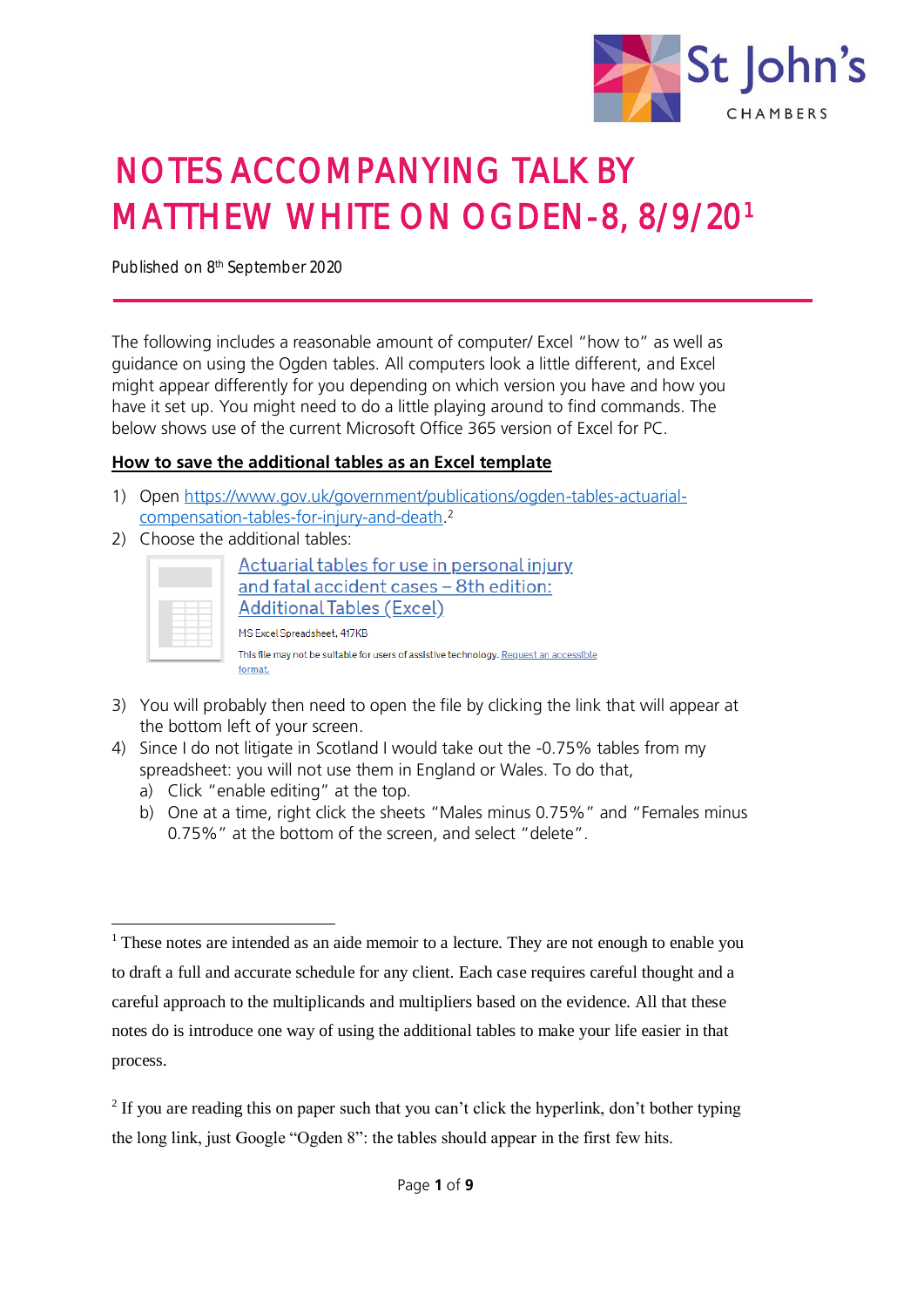|   |                   |                    |  | Insert                                  |                    |   |
|---|-------------------|--------------------|--|-----------------------------------------|--------------------|---|
|   |                   |                    |  | <b>Delete</b>                           |                    |   |
|   |                   |                    |  | $\overline{\mathbb{F}^{\prime}}$ Rename |                    |   |
|   |                   |                    |  | Move or Copy                            |                    |   |
|   |                   |                    |  | <b>io</b> View Code                     |                    |   |
|   |                   |                    |  | Protect Sheet                           |                    |   |
|   |                   |                    |  | <b>Tab Color</b>                        |                    | ゝ |
|   |                   |                    |  | Hide                                    |                    |   |
|   |                   |                    |  | Unhide                                  |                    |   |
|   |                   |                    |  | Select All Sheets                       |                    |   |
| % | Males Minus 0.75% | Females Minus v.r. |  |                                         | <b>IVIGICS U/U</b> |   |

- 5) Now save the spreadsheet as a template. Doing that means that when you open the sheet in future you will be forced to re-save it as something else so you don't muck up the original additional tables data for next time<sup>3</sup>. Choose file/ save as/ Browse
- 6) Put in the file name that you want and **CHOOSE TO SAVE AS EXCEL TEMPLATE**.

|                       | Save as type: Excel Workbook (*.xlsx)                                                                                                                                                                                                                              |  |
|-----------------------|--------------------------------------------------------------------------------------------------------------------------------------------------------------------------------------------------------------------------------------------------------------------|--|
| Authors:<br>e Folders | Excel Workbook (*.xlsx)<br>Excel Macro-Enabled Workbook (*.xlsm)<br>Excel Binary Workbook (*.xlsb)<br>Excel 97-2003 Workbook (*.xls)<br>CSV UTF-8 (Comma delimited) (*.csv)<br>XML Data (*.xml)<br>Single File Web Page (*.mht;*.mhtml)<br>Web Page (*.htm;*.html) |  |
|                       | Excel Template (*.xltx)                                                                                                                                                                                                                                            |  |
|                       | Excel Macro-Enabled Template (*.xitm)<br>Excel 97-2003 Template (*.xlt)<br>Text (Tab delimited) (*.b:t)                                                                                                                                                            |  |
|                       | Unicode Text (*.bxt)<br>XML Spreadsheet 2003 (*.xml)<br>Microsoft Excel 5.0/95 Workbook (*.xls)<br>CSV (Comma delimited) (*.csv)                                                                                                                                   |  |
|                       | Formatted Text (Space delimited) (*.prn)<br>Text (Macintosh) (*.txt)<br>Text (MS-DOS) (*.txt)<br>CSV (Macintosh) (*.csv)                                                                                                                                           |  |
|                       | CSV (MS-DOS) (*.csv)<br>DIF (Data Interchange Format) (*.dif)<br>SYLK (Symbolic Link) (*.slk)<br>Excel Add-in (*.xlam)                                                                                                                                             |  |
| count                 | Excel 97-2003 Add-in (*.xla)<br>PDF (*.pdf)<br>XPS Document (*.xps)<br>Strict Open XML Spreadsheet (*.xlsx)<br>OpenDocument Spreadsheet (*.ods)                                                                                                                    |  |

7) Save this template where you will find it. If you are used to using custom templates, leave it in the default place. Otherwise I suggest saving it to your desktop where you are unlikely to lose it.

Saving to the default location would look like this:

<sup>&</sup>lt;sup>3</sup> I'm no IT expert. I haven't worked out how to make an Excel template open with no name at all so that you are forced to save it with client name (or whatever). This is the closest approximation that I can get.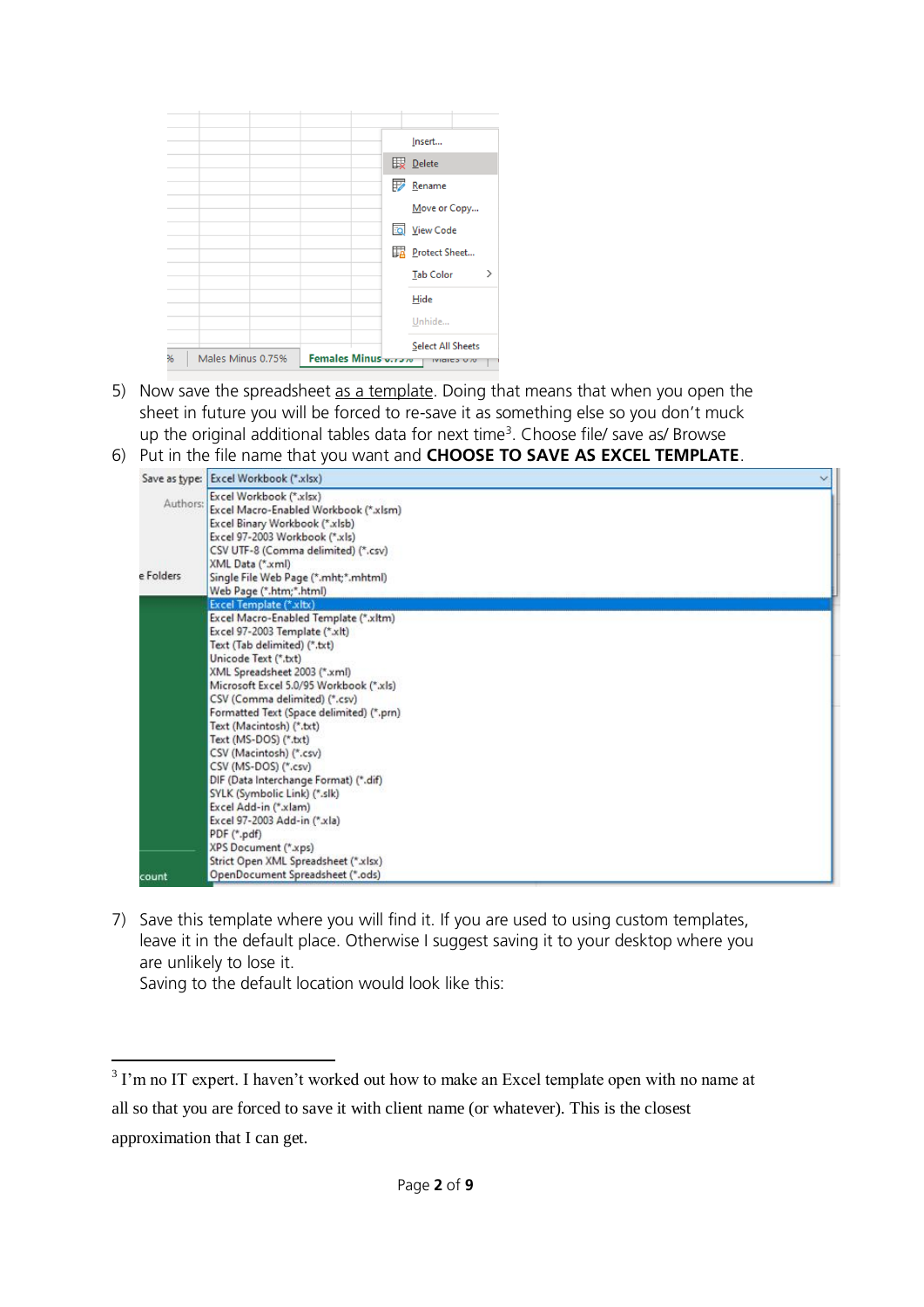| <b>X</b> Save As                                   |                           |                                       |                                                          |                          |              |              |                          |                       |      | $\times$                   |
|----------------------------------------------------|---------------------------|---------------------------------------|----------------------------------------------------------|--------------------------|--------------|--------------|--------------------------|-----------------------|------|----------------------------|
| $\rightarrow$<br>$\leftarrow$<br>$\mathbf{v}$<br>个 |                           |                                       | « Users > mwbri > Documents > Custom Office Templates    |                          | $\checkmark$ | Ō            |                          | Q                     |      | Search Custom Office Templ |
| Organise $\blacktriangleright$                     | New folder                |                                       |                                                          |                          |              |              |                          |                       | 胆 ▼  | Q                          |
| <b>Pictures</b>                                    | $\pi$ ^                   | Name                                  |                                                          | $\overline{\phantom{a}}$ |              |              | Date modified            |                       | Type |                            |
| b.<br>07<br>2020                                   |                           |                                       | Dgden_Tables_8th_edition_Additional_Tables template.xltx |                          |              |              |                          | Wed/ 22/07/2020 14:07 |      | Microsoft Excel Te         |
| Desktop<br>Lectures and pul<br>ь                   |                           |                                       |                                                          |                          |              |              |                          |                       |      |                            |
| Microsoft Excel                                    |                           |                                       |                                                          |                          |              |              |                          |                       |      |                            |
| Dropbox (StJohns                                   |                           |                                       |                                                          |                          |              |              |                          |                       |      |                            |
| OneDrive                                           |                           |                                       |                                                          |                          |              |              |                          |                       |      |                            |
| This PC                                            |                           |                                       |                                                          |                          |              |              |                          |                       |      |                            |
|                                                    | $\checkmark$<br>$\,$ $\,$ |                                       |                                                          |                          |              |              |                          |                       |      | $\rightarrow$              |
| File name:                                         |                           | Ogden8 additional tables.xltx         |                                                          |                          |              |              |                          |                       |      | $\checkmark$               |
|                                                    |                           | Save as type: Excel Template (*.xltx) |                                                          |                          |              |              |                          |                       |      | $\checkmark$               |
|                                                    | Authors: Matthew White    |                                       |                                                          | Tags: Add a tag          |              |              |                          | Title: Add a title    |      |                            |
| $\land$ Hide Folders                               |                           |                                       |                                                          |                          |              | <b>Tools</b> | $\overline{\phantom{a}}$ | Save                  |      | Cancel<br>                 |

If you prefer to save on the desktop, simply click "Desktop" to the left of the screen to save there. It will then appear as an icon on the main screen when you turn on your computer.

### **How to create a bespoke table of multipliers for a client of any age**

- 1) Calculate the precise age at date of calculation, i.e. calculate the number of years, months and days from birth to the date from which the calculation is being run<sup>4</sup>. See too point 6 below.
- 2) Open the additional tables spreadsheet template.
- 3) Before you do anything else, save your template where you will be able to find it with a new name (such as client name).
- 4) Open the "males" or "females" table at the appropriate discount rate.
- 5) Create a blank line between client's last age at last birthday and age at next birthday (as of date of calculation). Select any cell in the line below where you want to add the blank line. Within the "home" tab, click insert/ insert sheet rows.



<sup>1</sup> <sup>4</sup> There are a number of ways to do this: I think that the best are the long-hand (finger counting!) method, or use an online calculator.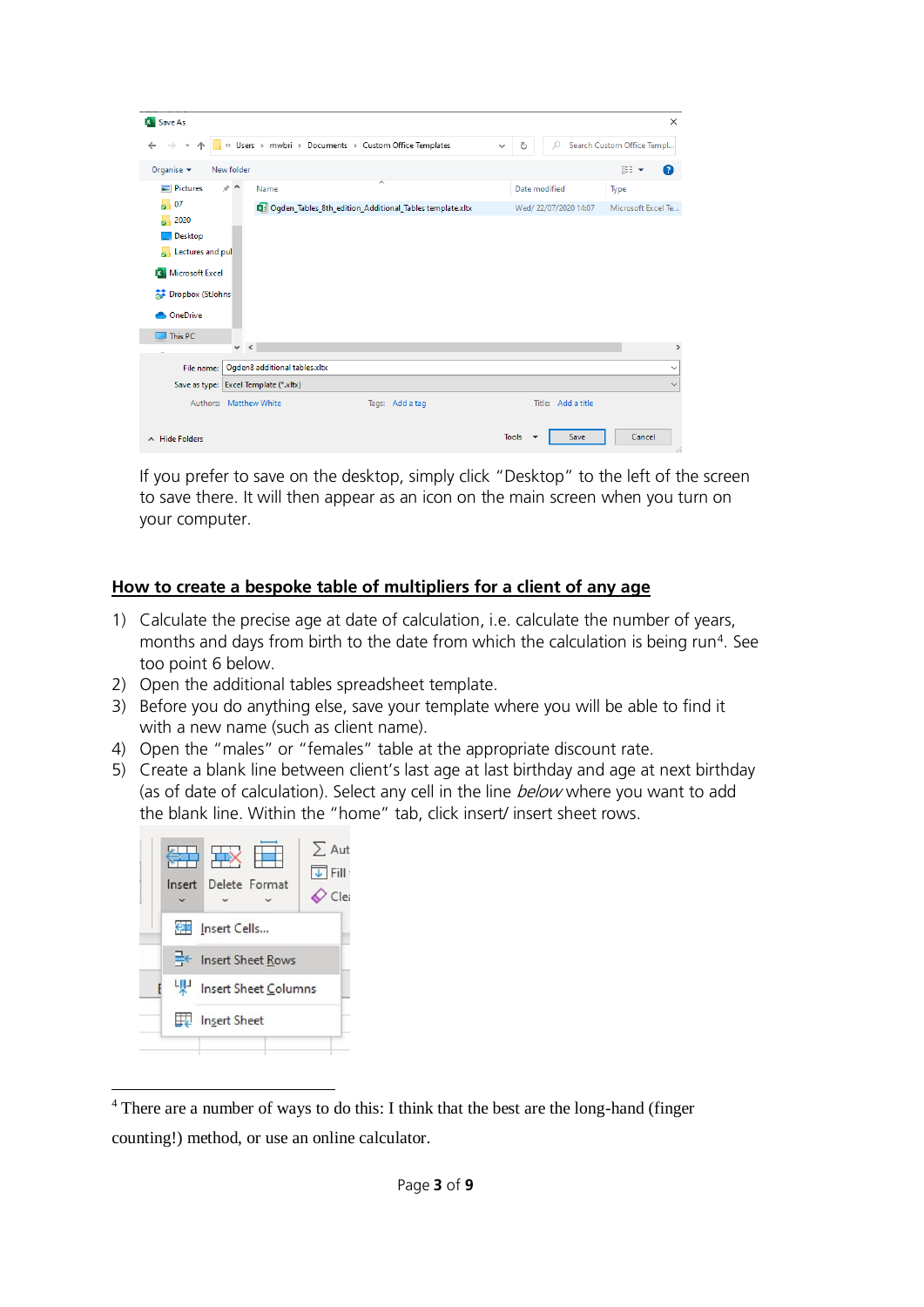There are 2 common mistakes that you might make at this point, and I mention them because you must avoid them both:

- a) You must insert your blank row between the claimant's age at last birthday and age at next birthday. The claimant's age is in column A. **Do not confuse the age (column A) with the row numbers: they are not the same. For example, the data for a 25 year old is in row 31.**
- b) You must insert a whole blank **row**, not just a cell.
- 6) I find that it helps to highlight that line (in which you will be working). Click on the row number, and use this control in the "home" tab: ◆ ↓
- 7) Put client's age at date of calculation into that line in column A. My preferred approach is to get Excel to do the work for you by putting in client's age as years+months+days (e.g. for someone who is 25 years, 4 months and 19 days old, use the formula =25+4/12+19/365).
- 8) Scroll across to the first cell where there is a multiplier both above and below your blank row. At current discount rates the multiplier *above* is likely to be 2.00 or thereabouts, and the multiplier below is likely to be 1.00 or thereabouts<sup>5</sup>.
- 9) **Now for the trick.** In the blank cell to which you have navigated (which probably has 2.00 above it and 1.00 below it), you need to use this formula:

| $\equiv$ | <b>CELL CODE</b><br>FOR THE<br><b>GREATER</b><br>MULTIPLIER | – (i.e.<br>minus) | <b>CELL CODE FOR:</b><br><b>[GREATER</b><br>MULTIPLIER $-$ (i.e. | * (i.e.<br>multiplied<br>by) | <b>WHAT COMES</b><br>AFTER THE<br><b>DECIMAL POINT IN</b><br>THE CLIENT'S AGE |
|----------|-------------------------------------------------------------|-------------------|------------------------------------------------------------------|------------------------------|-------------------------------------------------------------------------------|
|          |                                                             |                   | minus) LESSER                                                    |                              | (from column A)                                                               |
|          |                                                             |                   | MULTIPLIFRI                                                      |                              |                                                                               |

- 10) Notice the equals sign at the beginning of the above. Notice too that Excel uses "\*" to multiply.
- 11) There is a worked example below, but to aid understanding at this stage, an example might be:

## $=y28-(y28-y30)*0.638$

- 12) Copy that formula across to all of the cells to the right in your blank line. I find that the easiest way to do that is to select the cell into which you wrote the formula, click Ctrl+C to copy, then highlight all of the other blank cells and click Ctrl+V to paste… it is the formula that is pasted<sup>6</sup>.
- 13) You now have bespoke multipliers for your client from the age that you created to any whole age. If you wanted to create a multiplier  $to$  an age between integers, you</u> could do so by inserting a blank column between the whole integers on either side of the age that you want to calculate to and following a similar process to the above. It is rare to need to do that, so I'm not setting out detail.

<sup>-</sup> $<sup>5</sup>$  This becomes less true the older the client.</sup>

<sup>6</sup> Pro tip: as an alternative, highlight the cell with the formula in and all cells to its right and click Ctrl+R to copy the formula to the right.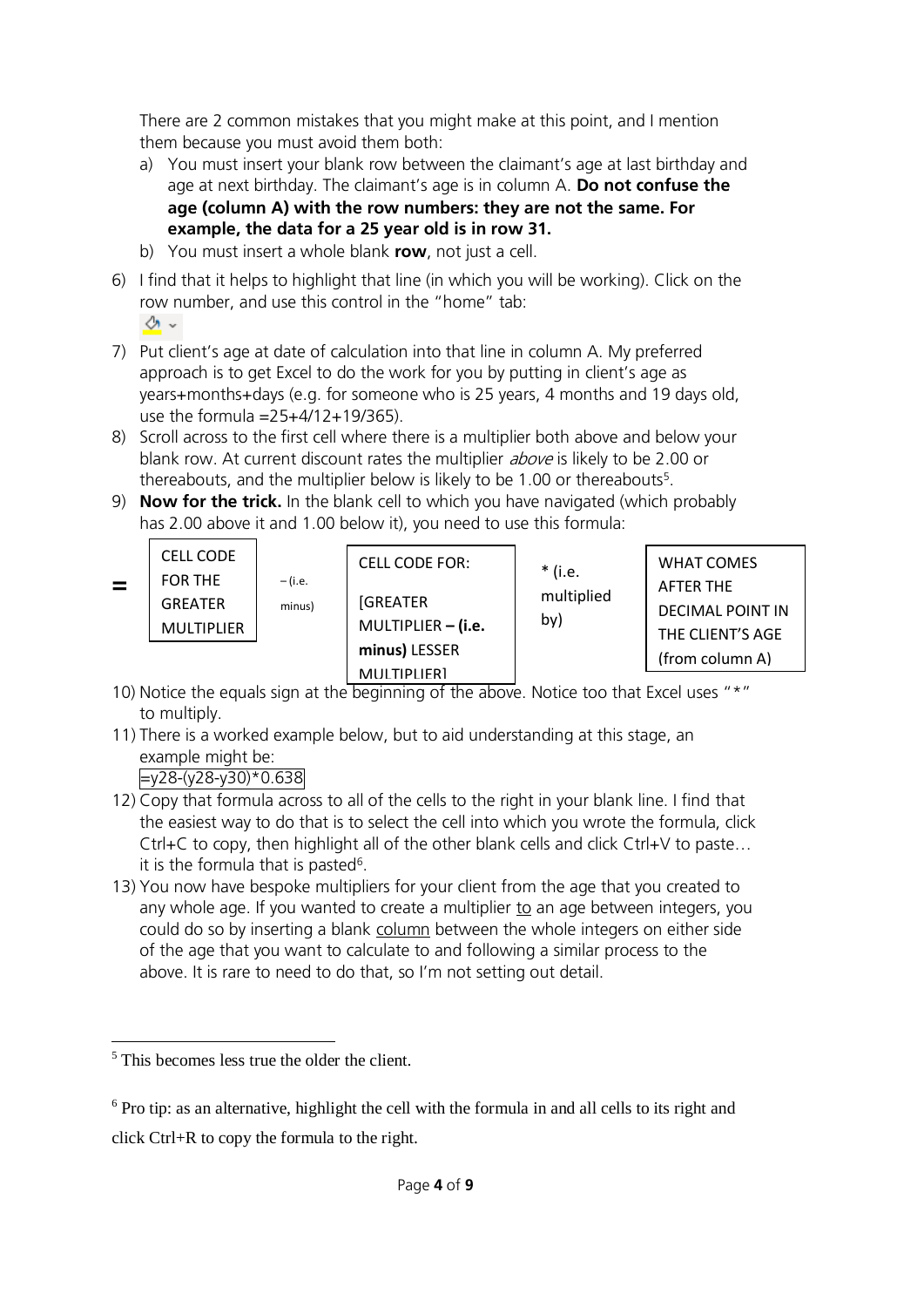### **WORKED EXAMPLE**

-

This talk is about the Ogden tables. I am focussing in particular on the use of the additional tables because they will be new to you (and they are fantastically useful). For that reason I am cutting out a lot of detail to keep things simple. The most obvious point is that I am creating multipliers, unadjusted for contingencies other than mortality. You need to adjust the multipliers for contingencies other than mortality in the usual way.

Suppose that the claimant is a woman born on 5/5/79. She worked as Sales Manager for a technology company on a salary of £50,000 net (including benefits, to keep things simple)<sup>7</sup>. She was expected to remain on that salary until age 60 when she would have been promoted<sup>8</sup> to Director, on a salary of £70,000 net (including benefits), on which she expected to remain until retirement at age 67. She was injured on 31/10/19. She received full pay and benefits for 3 months, then received no pay or benefits. Trial is expected to conclude on 17/9/21<sup>9</sup>. The basis of calculation is that the claimant is not expected to work at all until age 50. She is then expected to find work paying £15,000/ year net until she is 60, when she will have to stop work.

In this simple example you can see that you can split periods as follows for lost earnings:

• Past loss is 1/2/20 to 17/9/21. That is straightforward and does not require use of the Ogden tables.

Future loss of earnings is divided into periods:

- 17/9/21 (trial) to age 50 (i.e. the period of no work).
- Age 50 to age 60 (i.e. the period of partial loss).
- Age 60 to 67 (another period of full loss).

<https://tinyurl.com/pensionfirstpages> if you want to whet your appetite.

<sup>8</sup> I am using a 100% chance because this talk is about multipliers, not multiplicands. A good schedule, counter-schedule and judgment would usually assess chance, although using a career model approach of no promotion to a given age then a certainty of promotion, as a way of approximating loss, is fine: again, a topic for another talk.

 $9$  Purists can legitimately take issue with running a calculation from the last day of trial both because (a) you are calculating past loss to a date in the future; and (b) last day of trial is not when any damages would be paid anyway. Everyone has their own way of doing this. I am picking a simple date for present purposes.

 $<sup>7</sup>$  One of the main benefits of almost all employments is the pension. The purpose of this talk</sup> and notes is looking at *multipliers*, so rather than digressing into how to calculate a multiplicand, I simply include a shameless plug for my new book: *A PIBA Guide to Pension Loss Calculation* (Rowley QC & White, 2020), available from <https://tinyurl.com/pensionloss>. You can see the first part of the book here: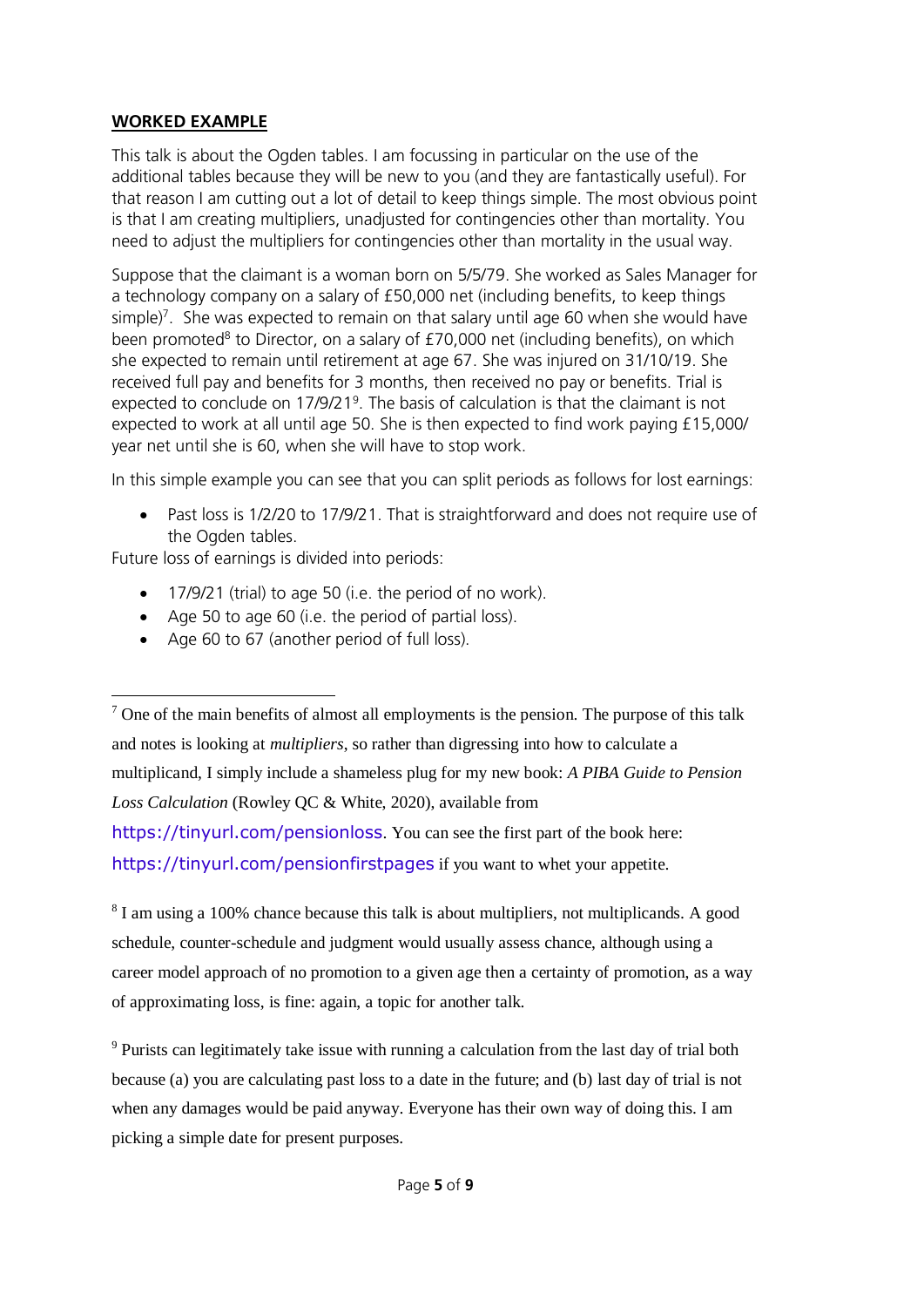Claimant's age at trial is the period from 5/5/79 to 17/9/21: 42 years<sup>10</sup> + 4 months<sup>11</sup> + 12 days<sup>12</sup>. Our spreadsheet can easily calculate that precisely for us. Insert the blank line as explained above and use the formula as shown (42+4/12+12/365).

| A49            | SD.<br>$\overline{\phantom{a}}$<br>$\times$ | $f_x$<br>$\checkmark$ | $=42+4/12+12/365$                                                 |   |   |   |   |                  |  |
|----------------|---------------------------------------------|-----------------------|-------------------------------------------------------------------|---|---|---|---|------------------|--|
|                | A                                           | B                     | C                                                                 | D | E | F | G | н                |  |
| 1              |                                             |                       | Multiplier from age at trial (row) to age (column), discount rate |   |   |   |   | $-0.25%$ Females |  |
| $\overline{2}$ |                                             |                       |                                                                   |   |   |   |   |                  |  |
| 3              | Age at                                      |                       |                                                                   |   |   |   |   |                  |  |
| 4              | date of                                     |                       |                                                                   |   |   |   |   |                  |  |
| 5              | trial                                       |                       | $\mathcal{P}$                                                     | 3 | 4 | 5 | 6 |                  |  |
| 48             | 42                                          |                       |                                                                   |   |   |   |   |                  |  |
| 49             | 42.3662                                     |                       |                                                                   |   |   |   |   |                  |  |
| 50             | 43                                          |                       |                                                                   |   |   |   |   |                  |  |
| 51             | 44                                          |                       |                                                                   |   |   |   |   |                  |  |
| 52             | 45                                          |                       |                                                                   |   |   |   |   |                  |  |
| 53             | 46                                          |                       |                                                                   |   |   |   |   |                  |  |
| e al           | $\overline{a}$                              |                       |                                                                   |   |   |   |   |                  |  |

You will see that Excel shows the calculation result as 42.3662. If I made column A wider I would get more and more decimal places. I don't want them. Indeed because I want to use a multiplier for a servable schedule, I will round to 2 decimal places, so I will type in 42.37 by hand.

Scrolling across the sheet you can see that the cell in which we are going to work out our formula is cell AS49.

| AS49           | ÷                    | $\times$  | fx   |      |           |
|----------------|----------------------|-----------|------|------|-----------|
|                | Α                    | <b>AR</b> | AS   | AT   | <b>AU</b> |
| 1              | <b>Multiplier fr</b> |           |      |      |           |
| $\overline{2}$ |                      |           |      |      |           |
| 3              | Age at               |           |      |      |           |
| 4              | date of              |           |      |      |           |
| 5              | trial                | 43        | 44   | 45   | 46        |
| 45             | 39                   | 4.01      | 5.02 | 6.03 | 7.04      |
| 46             | 40                   | 3.01      | 4.01 | 5.02 | 6.03      |
| 47             | 41                   | 2.00      | 3.01 | 4.01 | 5.02      |
| 48             | 42                   | 1.00      | 2.00 | 3.01 | 4.01      |
| 49             | 42.37                |           |      |      |           |
| 50             | 43                   |           | 1.00 | 2.00 | 3.01      |
| 51             | 44                   |           |      | 1.00 | 2.00      |
| 52             | 45                   |           |      |      | 1.00      |
| 53             | 46                   |           |      |      |           |

1 <sup>10</sup> 2021 minus 1979

 $11$  May to September

 $12 \frac{17}{-5}$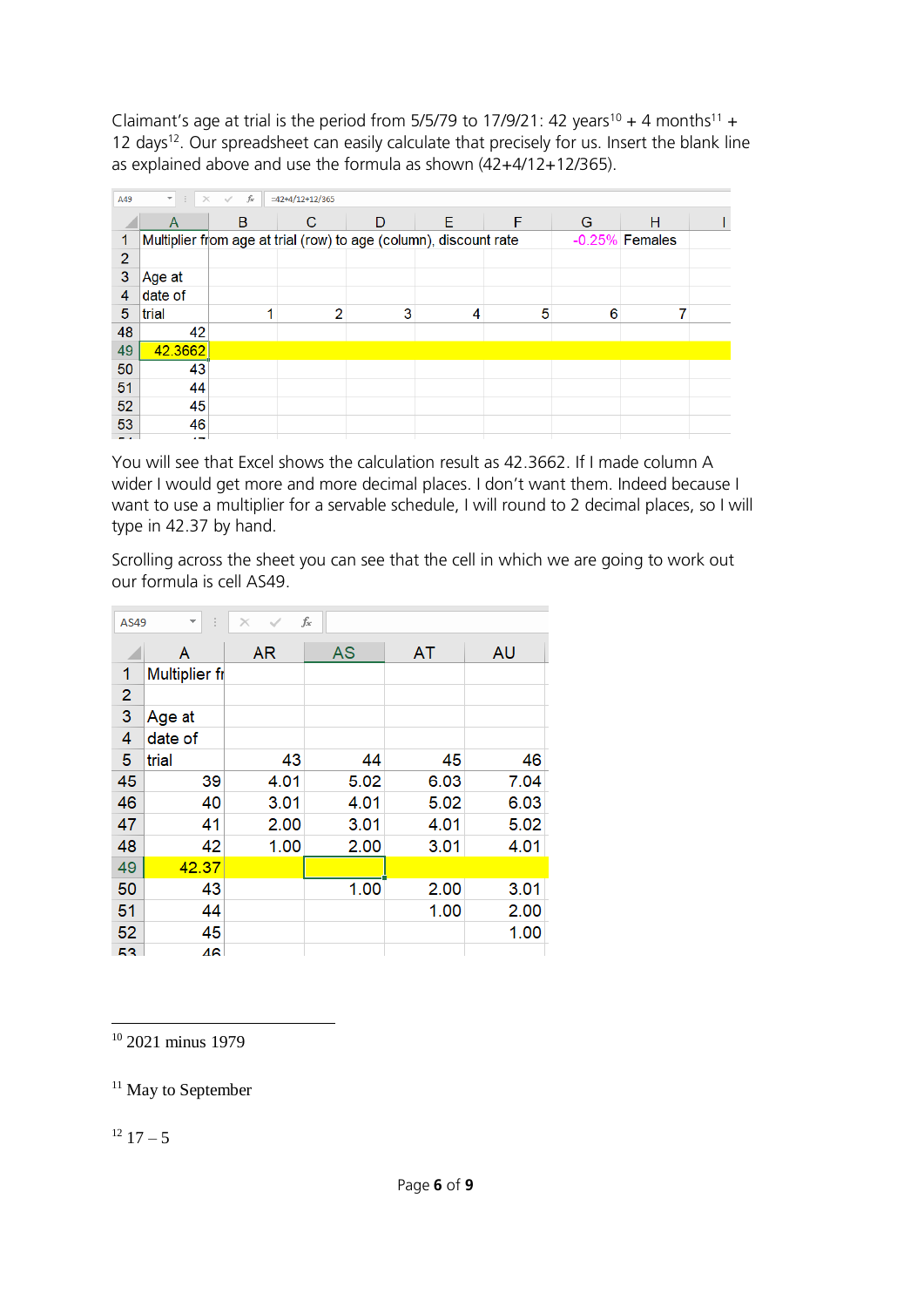Into that cell we will put the formula (explained above):

## =AS48-(AS48-AS50)\*0.37

Doing that gives this result:

| AS49           | $\overline{\mathbf{v}}$ | $\times$<br>$\checkmark$ | fx   | =AS48-(AS48-AS50)*0.37 |           |  |
|----------------|-------------------------|--------------------------|------|------------------------|-----------|--|
|                | A                       | <b>AR</b>                | AS   | AT                     | <b>AU</b> |  |
| 1              | <b>Multiplier fr</b>    |                          |      |                        |           |  |
| $\overline{c}$ |                         |                          |      |                        |           |  |
| 3              | Age at                  |                          |      |                        |           |  |
| 4              | date of                 |                          |      |                        |           |  |
| 5              | trial                   | 43                       | 44   | 45                     | 46        |  |
| 45             | 39                      | 4.01                     | 5.02 | 6.03                   | 7.04      |  |
| 46             | 40                      | 3.01                     | 4.01 | 5.02                   | 6.03      |  |
| 47             | 41                      | 2.00                     | 3.01 | 4.01                   | 5.02      |  |
| 48             | 42                      | 1.00                     | 2.00 | 3.01                   | 4.01      |  |
| 49             | 42.37                   |                          | 1.63 |                        |           |  |
| 50             | 43                      |                          | 1.00 | 2.00                   | 3.01      |  |
| 51             | 44                      |                          |      | 1.00                   | 2.00      |  |
| 52             | 45                      |                          |      |                        | 1.00      |  |
|                |                         |                          |      |                        |           |  |

Now, **a vital step: the reality check**. At this point you must check that the figure that you have calculated makes sense. If it does not, you will need to find and fix the error. Here we know that client is nearer to age 42 than she is to 43. Accordingly our newly calculated multiplier ought to be nearer to 2.00 than to 1.00. We can be a little more precise (just checking in your head)… client is about 1/3 of the way from 42 to 43, and 1.63 is about 1/3 of the way from 2.00 to 1.00, so we pass the reality check.

Copy the formula from cell AS49 to all of the cells to its right as explained above.

The hard work is done. It is now a simple question of reading off the multipliers that we need, with minimal maths required. As a reminder, they were:

- 17/9/21 (trial) to age 50 (i.e. the period of no work).
- Age 50 to age 60 (i.e. the period of partial loss).
- Age 60 to 67 (another period of full loss).

For the first of those periods (trial to age 50), we can see that the multiplier (unadjusted for contingencies other than mortality – don't forget that step in a schedule or counterschedule) is 7.67 (highlighted green below in cell AY49).

|                | A                    | AQ   | <b>AR</b> | <b>AS</b> | AT              | <b>AU</b>     | <b>AV</b> | <b>AW</b>       | <b>AX</b>   | <b>AY</b>     | <b>AZ</b> | <b>BA</b> |
|----------------|----------------------|------|-----------|-----------|-----------------|---------------|-----------|-----------------|-------------|---------------|-----------|-----------|
|                | <b>Multiplier fr</b> |      |           |           |                 |               |           |                 |             |               |           |           |
| 2              |                      |      |           |           |                 |               |           |                 |             |               |           |           |
| 3              | Age at               |      |           |           |                 |               |           |                 |             |               |           |           |
| 4              | date of              |      |           |           |                 |               |           |                 |             |               |           |           |
| 5 <sup>2</sup> | trial                | 42   | 43        | 44        | 45              | 46            | 47        | 48              | 49          | 50            | 51        | 52        |
| 45             | 39                   | 3.01 | 4.01      | 5.02      | 6.03            | 7.04          | 8.05      | 9.06            | 10.08       | 11.09         | 12.11     | 13.12     |
| 46             | 40                   | 2.00 | 3.01      | 4.01      | 5.02            | 6.03          | 7.04      | 8.05            | 9.06        | 10.07         | 11.09     | 12.10     |
| 47             | 41                   | 1.00 | 2.00      | 3.01      | 4.01            | 5.02          | 6.03      | 7.04            | 8.05        | 9.06          | 10.07     | 11.08     |
| 48             | 42                   |      | 1.00      | 2.00      | 3.01            | 4.01          | 5.02      | 6.02            | 7.03        | 8.04          | 9.05      | 10.06     |
| 49             | 42.37                |      |           | 1.63      | 2.64            | 3.64          | 4.65      | 5.65            | 6.66        | 7.67          | 8.68      | 9.69      |
| 50             | 43                   |      |           | 1.00      | 2.00            | 3.01          | 4.01      | 5.02            | 6.02        | 7.03          | 8.04      | 9.05      |
| e a l          | $\mathbf{A}$         |      |           |           | $\overline{AB}$ | $\sim$ $\sim$ | o os      | $\overline{AB}$ | <b>CONT</b> | $\sim$ $\sim$ | 7.88      | $A^*A$    |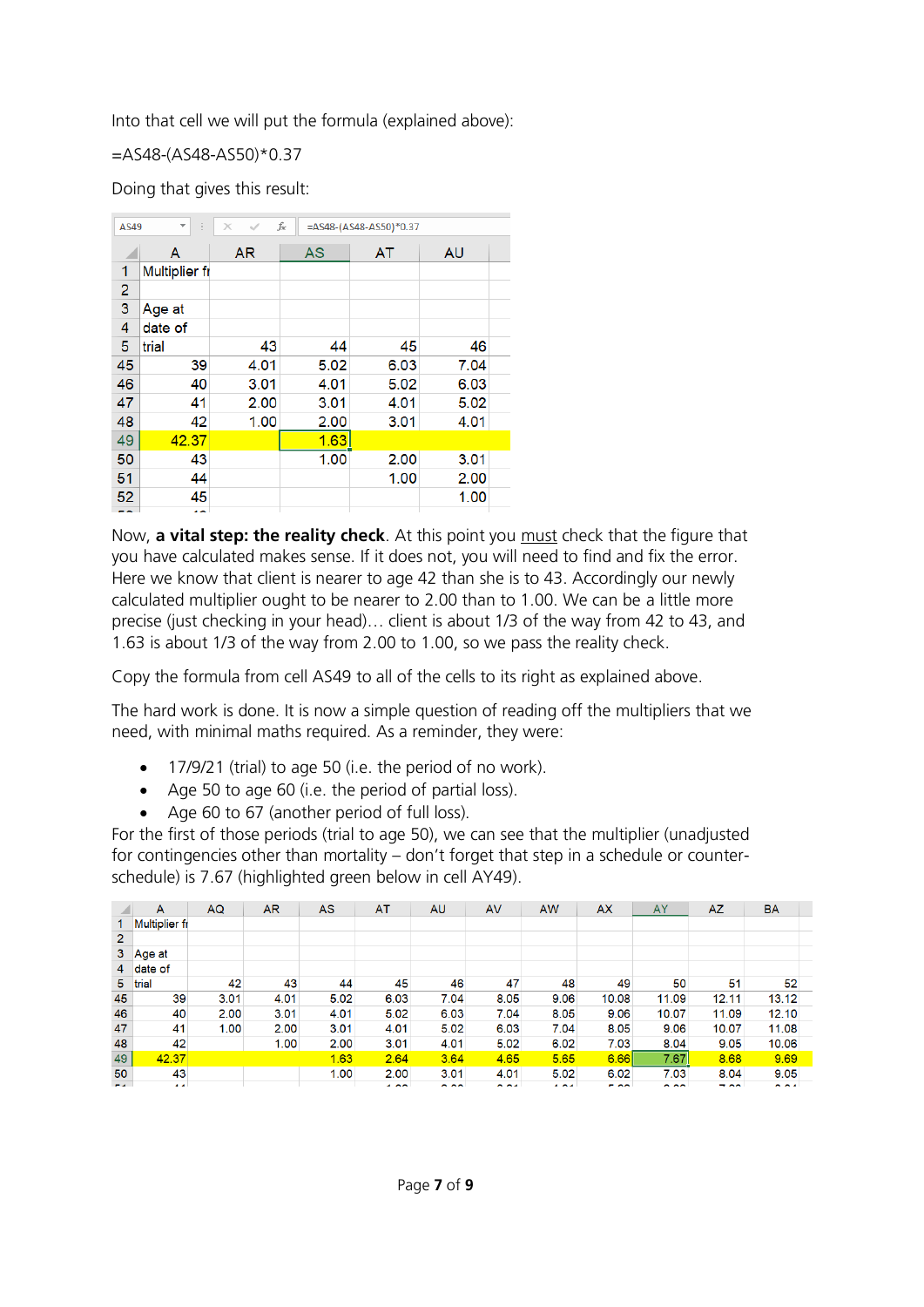|                | A                    | <b>AX</b> | AY    | AZ    | <b>BA</b> | <b>BB</b> | <b>BC</b> | <b>BD</b> | <b>BE</b> | <b>BF</b> | <b>BG</b> | <b>BH</b> | BI    | <b>BJ</b> | <b>BK</b> |
|----------------|----------------------|-----------|-------|-------|-----------|-----------|-----------|-----------|-----------|-----------|-----------|-----------|-------|-----------|-----------|
|                | <b>Multiplier fr</b> |           |       |       |           |           |           |           |           |           |           |           |       |           |           |
| $\overline{2}$ |                      |           |       |       |           |           |           |           |           |           |           |           |       |           |           |
| 3 <sup>1</sup> | ∣Age at              |           |       |       |           |           |           |           |           |           |           |           |       |           |           |
|                | 4 date of            |           |       |       |           |           |           |           |           |           |           |           |       |           |           |
|                | 5 trial              | 49        | 50    | 51    | 52        | 53        | 54        | 55        | 56        | 57        | 58        | 59        | 60    | 61        |           |
| 45             | 39                   | 10.08     | 11.09 | 12.11 | 13.12     | 14.14     | 15.16     | 16.17     | 17.19     | 18.21     | 19.23     | 20.24     | 21.26 | 22.27     | 23.       |
| 46             | 40                   | 9.06      | 10.07 | 11.09 | 12.10     | 13.11     | 14.13     | 15.15     | 16.16     | 17.18     | 18.19     | 19.21     | 20.22 | 21.23     | 22.       |
| 47             | 41                   | 8.05      | 9.06  | 10.07 | 11.08     | 12.09     | 13.11     | 14.12     | 15.13     | 16.15     | 17.16     | 18.17     | 19.19 | 20.20     | 21.       |
| 48             | 42                   | 7.03      | 8.04  | 9.05  | 10.06     | 11.07     | 12.09     | 13.10     | 14.11     | 15.12     | 16.13     | 17.14     | 18.15 | 19.16     | 20        |
| 49             | 42.37                | 6.66      | 7.67  | 8.68  | 9.69      | 10.70     | 11.71     | 12.72     | 13.73     | 14.74     | 15.75     | 16.76     | 17.77 | 18.78     | 19.       |
| 50             | 43                   | 6.02      | 7.03  | 8.04  | 9.05      | 10.06     | 11.07     | 12.08     | 13.09     | 14.10     | 15.11     | 16.12     | 17.12 | 18.13     | 19        |

We can also see that the multiplier from trial to age 60 is 17.77 (shown in blue below).

We don't need the multiplier from trial to age 60. Rather we need the period from age 50 to age 60, as at trial. Simple. It is 17.77 (i.e. multiplier to age 60) MINUS 7.67 (multiplier to age 50). I.e., the multiplier, as at trial, for the period between age 50 and 60 is  $17.77 - 7.67 = 10.1$ .

Again pause for a reality check: the multiplier for a period of 10 years is *slightly* above 10. That seems realistic given that the discount rate is a slight negative and the mortality risk at this age is modest.

To get the next period that we need (age 60 to 67) simply deduct the multiplier to age 60 from the multiplier to age 67 (orange minus blue as shown below):

|                | A                    | <b>BH</b> | BI    | <b>BJ</b> | <b>BK</b> | BL    | <b>BM</b> | <b>BN</b> | <b>BO</b> | <b>BP</b> | <b>BQ</b> |
|----------------|----------------------|-----------|-------|-----------|-----------|-------|-----------|-----------|-----------|-----------|-----------|
|                | <b>Multiplier fr</b> |           |       |           |           |       |           |           |           |           |           |
| $\overline{2}$ |                      |           |       |           |           |       |           |           |           |           |           |
| 3              | Age at               |           |       |           |           |       |           |           |           |           |           |
| 4              | date of              |           |       |           |           |       |           |           |           |           |           |
| 5              | trial                | 59        | 60    | 61        | 62        | 63    | 64        | 65        | 66        | 67        | 68        |
| 45             | 39                   | 20.24     | 21.26 | 22.27     | 23.29     | 24.30 | 25.31     | 26.32     | 27.32     | 28.32     | 29.32     |
| 46             | 40                   | 19.21     | 20.22 | 21.23     | 22.24     | 23.25 | 24.26     | 25.27     | 26.27     | 27.27     | 28.26     |
| 47             | 41                   | 18.17     | 19.19 | 20.20     | 21.20     | 22.21 | 23.22     | 24.22     | 25.22     | 26.22     | 27.21     |
| 48             | 42                   | 17.14     | 18.15 | 19.16     | 20.17     | 21.17 | 22.18     | 23.18     | 24.17     | 25.17     | 26.16     |
| 49             | 42.37                | 16.76     | 17.77 | 18.78     | 19.79     | 20.79 | 21.80     | 22.80     | 23.79     | 24.78     | 25.77     |
| 50             | 43                   | 16.12     | 17.12 | 18.13     | 19.14     | 20.14 | 21.14     | 22.14     | 23.13     | 24.12     | 25.11     |
| 51             | 44                   | 15.09     | 16.10 | 17.10     | 18.11     | 19.11 | 20.11     | 21.10     | 22.10     | 23.08     | 24.07     |

You get to 7.01.

**.** 

So, having created our spreadsheet, we can tell virtually at a glance that multipliers for a woman aged 42.3662 at trial are as follows:

- To age 50: 7.67
- From age 50 to age 60: 10.1
- $\bullet$  From age 60 to age 67: 7.01

If you wanted to, you could tot those figures up to get to the multiplier from trial to age 67, but why bother? We already know that the multiplier from trial to age 67 is 24.78 (orange above), which, you will notice, is  $7.67 + 10.1 + 7.01$ .

So, for those who can't bear it if I don't follow through on the maths, the future loss of earnings here would be (assuming a table C reduction factor of 0.88 throughout but for the accident, and assuming a table D reduction factor of 0.13 given the accident), with the unadjusted multipliers shown bold<sup>13</sup>:-

<sup>&</sup>lt;sup>13</sup> That is, after all, what this part of the talk is about.